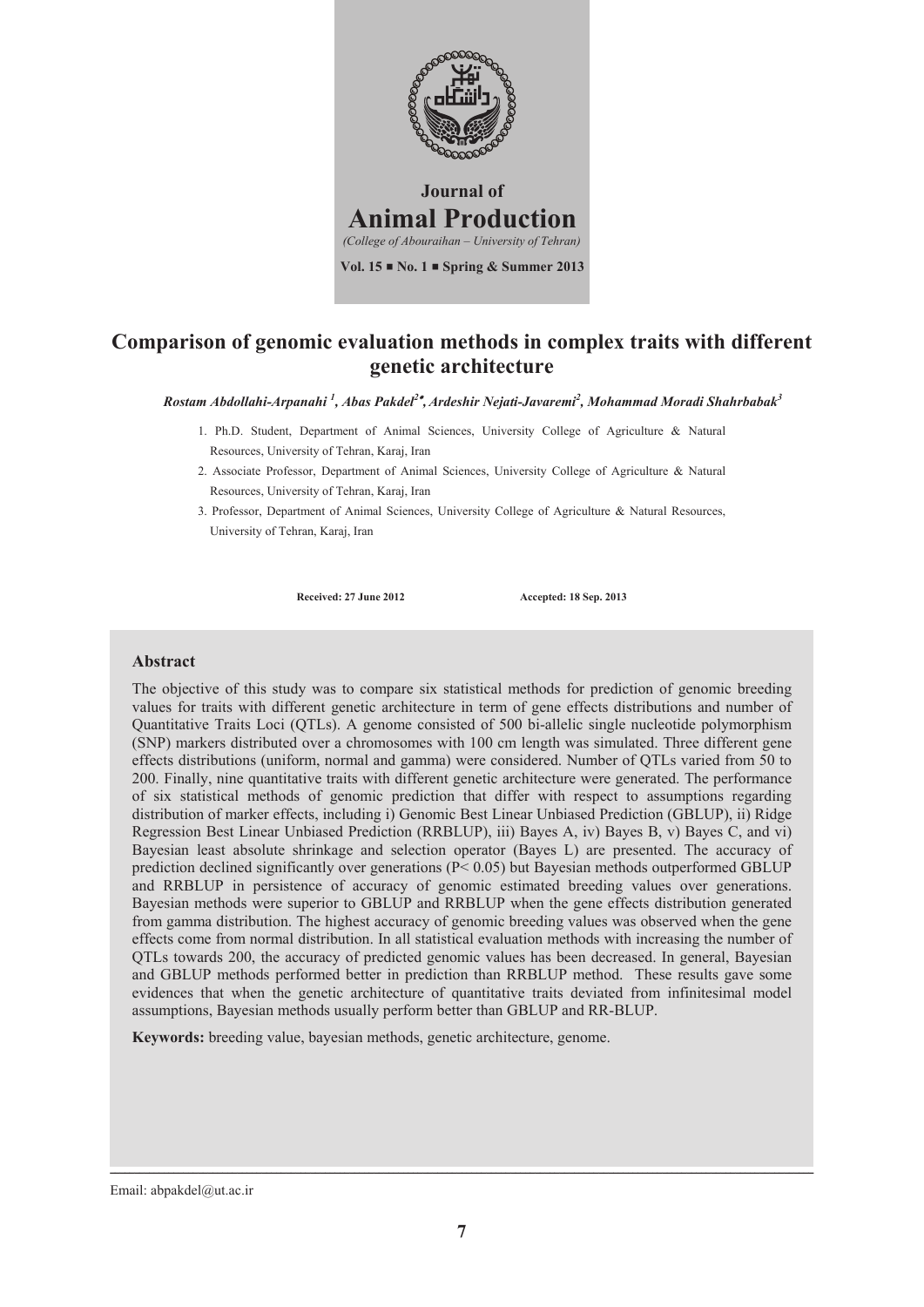

# **Determination of standardized ileal digestible lysine requirement in growing turkey poults by different statistical methods**

*Mohammad Hosein Shahir1 , Afshin Heidariniya2 , Hamidreza Taheri1 , Abdollah Hoseini2* 

1. Assistant Professor, Department of animal science, University of Zanjan, Zanjan, Iran

2. Ph.D student of poultry nutrition, Department of Animal Science, University of Zanjan, Zanjan, Iran

3. Assistant Professor, Animal Science Research Institute, Karaj, Iran

**Received: 24 June2012 Accepted: 18 Sep. 2013**

### **Abstract**

In order to determine the appropriate standardized ileal digestible (SID) lysine requirement in growing male turkey poults (28-49 day of olds), one hundred sixty birds were used in a completely randomized design with eight treatments (8 levels of SID lysine: 1.15 (basal diet), 1.225, 1.3, 1.375, 1.45, 1.525, 1.6, 1.675 percent) in 4 replicates of 5 birds. Increasing of SID lysine levels increased body weight gain and decreased feed conversion ratio. Dietary treatment of 1.6 percent SID lysine had the highest body weight gain and the lowest FCR compared to the basal diet  $(P<0.05)$ . By using of broken line-linear ascending, quadratic polynomial and broken line- quadratic ascending models, SID lysine requirements for weight gain were 1.47 $\pm$ 0.11, 1.57 $\pm$ 0.04 and 1.49 $\pm$ 0.05 and for FCR were 1.57 $\pm$ 0.17, 1.61 $\pm$ 0.02 and 1.59 $\pm$ 0.08, respectively. In conclusion, SID lysine requirements for body weight gain ranged between 1.47 to 1.57 and for FCR between 1.57 to 1.61 percent.

**Keywords:** broken line linear ascending, broken line quadratic ascending, lysine, Standardized ileal digestible, Quadratic polynomial, Turkeys.

Email: shahir\_m@znu.ac.ir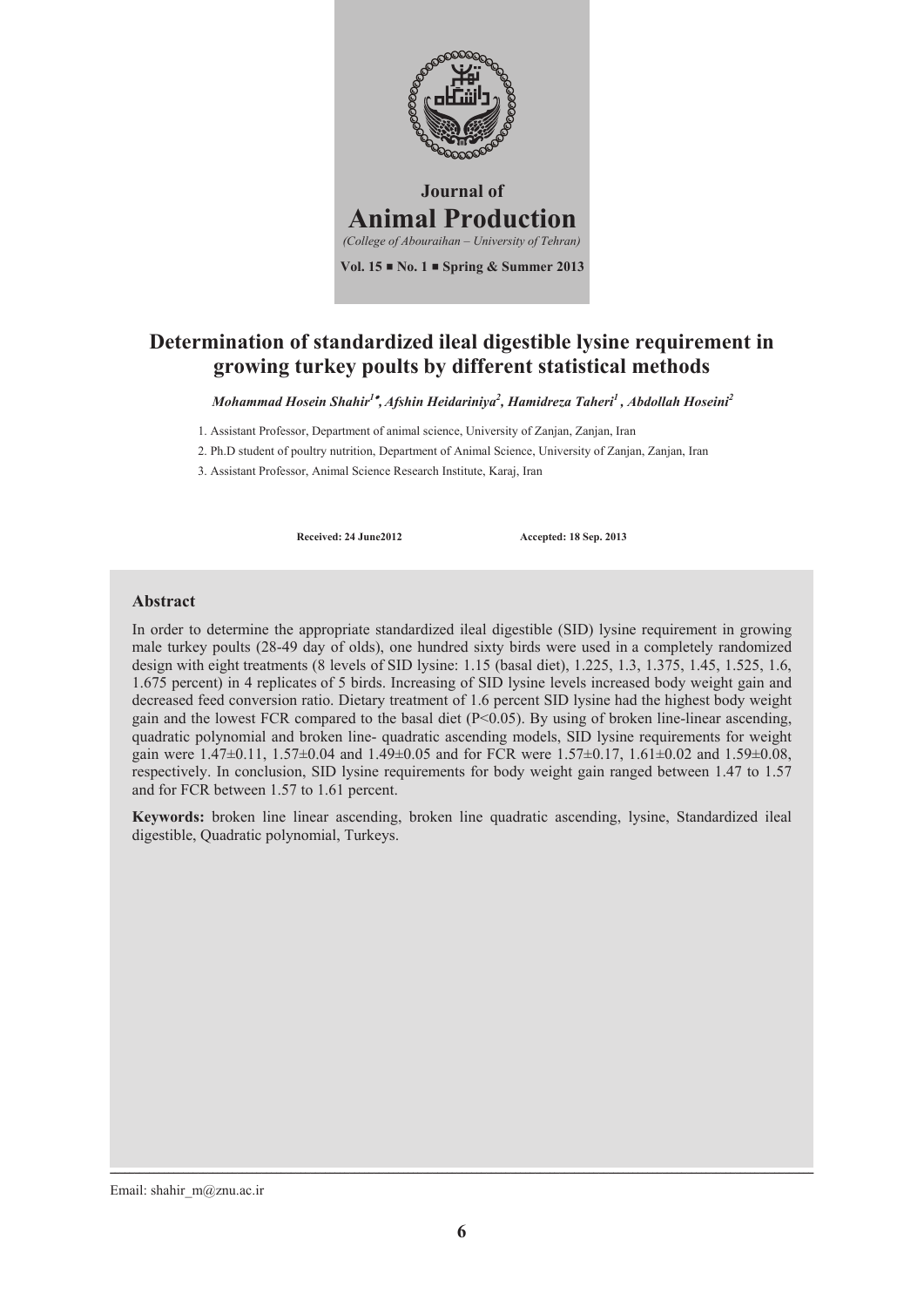

### **Immune response of broilers to vitamin C and coenzyme Q10 under cold stress condition**

*Mohammad Hossein Nemati1 , Mohammad Hossein Shahir2 , Mohammad Taher Harakinezhad2 , Houshang Lotfollahian3* 

- 1. Ph.D. Student, Department of Animal Science, Faculty of Agriculture, University of Zanjan, and Instructor of Agricultural and Natural Resources of Zanjan, Zanjan, Iran
- 2. Assistant Professor, Department of Animal Science, Faculty of Agriculture, University of Zanjan, Zanjan, Iran
- 3. Assistant Professor of Animal Science Research Institute, Karaj, Iran

**Received: 22 June 2012 Accepted: 18 Sep. 2013**

#### **Abstract**

This experiment was conducted to determine the effect of vitamin C (VC) and coenzyme  $Q_{10}$  (Co $Q_{10}$ ) on immunity response of broilers in cold stress condition using 500 male chicks in a completely randomized design with 5 treatments and five replicates. Treatments were: positive control (PC, normal conditions growth without antioxidants), negative control (NC, cold stress without antioxidants), cold stress + VC (300 mg/kg diet), cold stress +  $CoQ_{10}$  (40 mg/kg diet) and cold stress + VC +  $CoQ_{10}$  at above mentioned doses. To induce cold stress, from day 15 until end, temperature fixed at 15°C. Vaccine titers, humeral and cellular immune response and relative immune organs weight were studied. Results showed that cold stress decreased relative spleen weight but there was no significant difference between treatments. Relative weight of bursa was increased in cold stress condition  $(P<0.01)$  and using antioxidant especially  $CoQ<sub>10</sub>$  decreased it (P<0.05). Lymphocyte percent decreased in cold stress (P<0.05). Improved cellmediated immune response to subcutaneous injection of phytohemagglutinin and proliferation of T lymphocyte in vitro were observed ( $P<0.05$ ). In conclusion, use of antioxidants VC and CoQ<sub>10</sub> in the cold stress condition improved immune system activity and decreased mortality.

**Keywords:** broiler, cellular immune, coenzyme Q10, cold stress, humeral immune, Vitamin C.

Email: MH\_Nemati@yahoo.com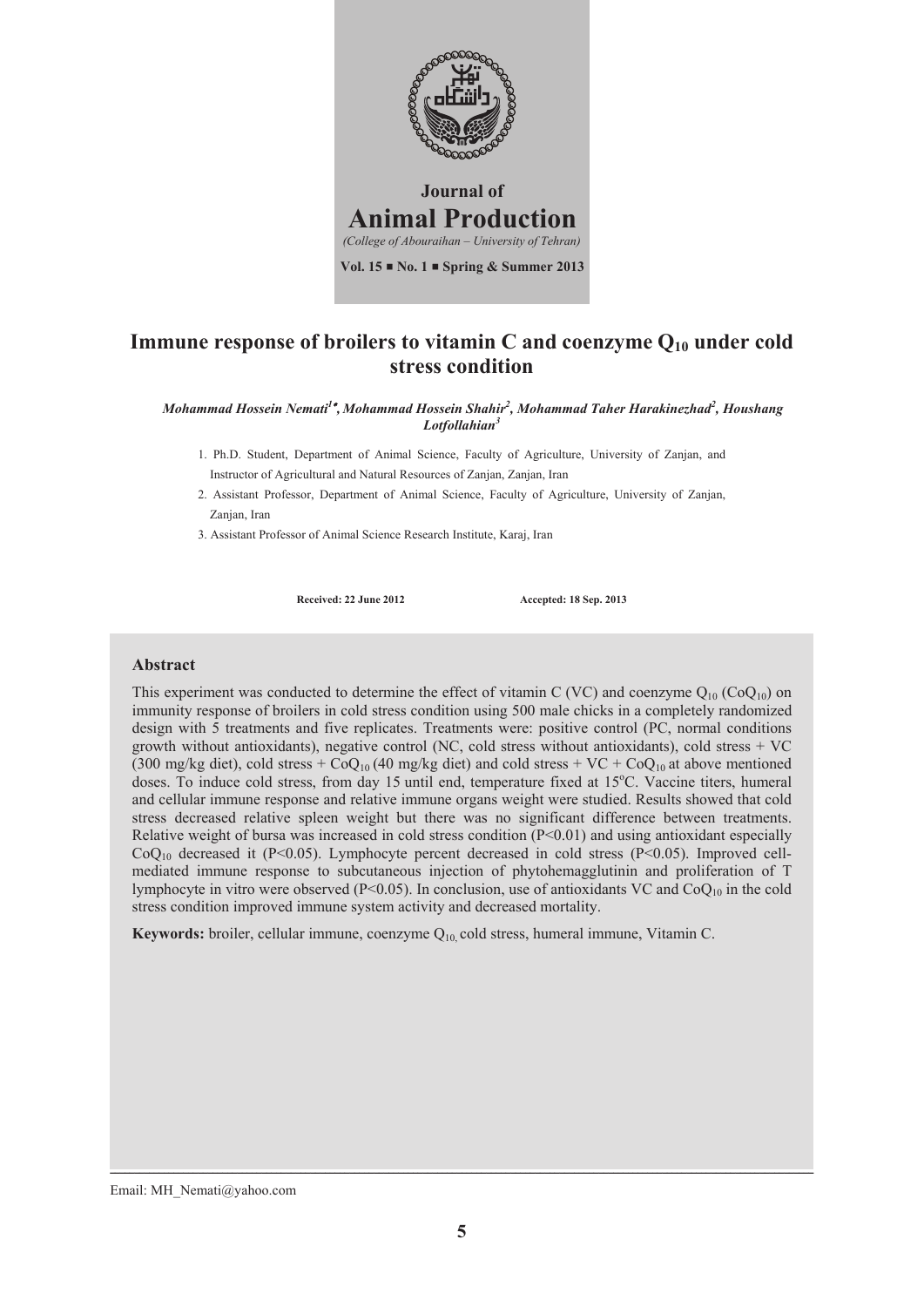

### **Effects of addition of alfalfa hay as an absorbant on fermentation quality and effluent loss in corn silage**

*Somayeh Moeinizadeh1 , Ali Akbar Khadem2 , Ali Assadi-Alamouti<sup>3</sup> , Ahmad Afzalzadeh 2* 

- 1. M.Sc. Student, Department of Animal and Poultry Sciences, College of Abouraihan, University of Tehran, Pakdasht, Iran
- 2. Associate Professor, Department of Animal and Poultry Sciences, College of Abouraihan, University of Tehran, Pakdasht, Iran
- 3. Assistant Professor, Department of Animal and Poultry Sciences, College of Abouraihan, University of Tehran, Pakdasht, Iran

**Received: 16 June 2012 Accepted: 18 Sep. 2013**

#### **Abstract**

The objectives were to investigate the effects of addition of alfalfa hay as an absorbent on fermentation quality and effluent production of corn silage. Three levels of corn forage with dry matter (DM) contents of 18.3, 21.7 and 25.5 percent were supplemented with 0, 5, 10, and 20 percent alfalfa hay, on as fed basis, and ensiled in three replicates in polyvinyl chloride mini-silos in a completely randomized design. Concentrations of ash and total nitrogen increased and that of neutral detergent fiber decreased significantly as the level of absorbent increased ( $P < 0.05$ ). Increasing the level of absorbent significantly increased the DM of silage where the higher levels of DM were observed in silages with 10 and 20 percent absorbent. The pH values were within the optimum range of corn silage (ranging from 3.79 to 4.33); however, silage pH was affected by the interaction between DM and level of absorbent (P<0.05). The pH increased as the level of absorbent increased, however, the effect was less observed in silages with 26 percent DM. Also, there was an interaction between the DM and absorbent in the concentration of residual water-soluble carbohydrate of silage where the differences in water-soluble carbohydrates in silages with 18 percent initial DM were lower than those in silages with 22 and 26 percent DM. As the level of absorbent increased, aerobic stability was improved with the effects becoming less pronounced as the level of DM increased. Effluent production was markedly reduced as the level of absorbent increased so that it dropped to 0 ml at 20 percent alfalfa hay addition at all DM levels  $(P<0.05)$ . The concentrations of DM and nitrogen were higher in effluent produced from silages treated with higher level of absorbent; however, total DM and nitrogen losses were lower due to considerably lower effluent production. Results showed that using a minimum of 10 percent alfalfa hay could effectively reduce effluent production and improve aerobic stability of corn silage while maintaining its optimal pH.

**Keywords:** dry matter, ensiled forage, nutrient loss, silage effluent.

Email: a.alamouti@ut.ac.ir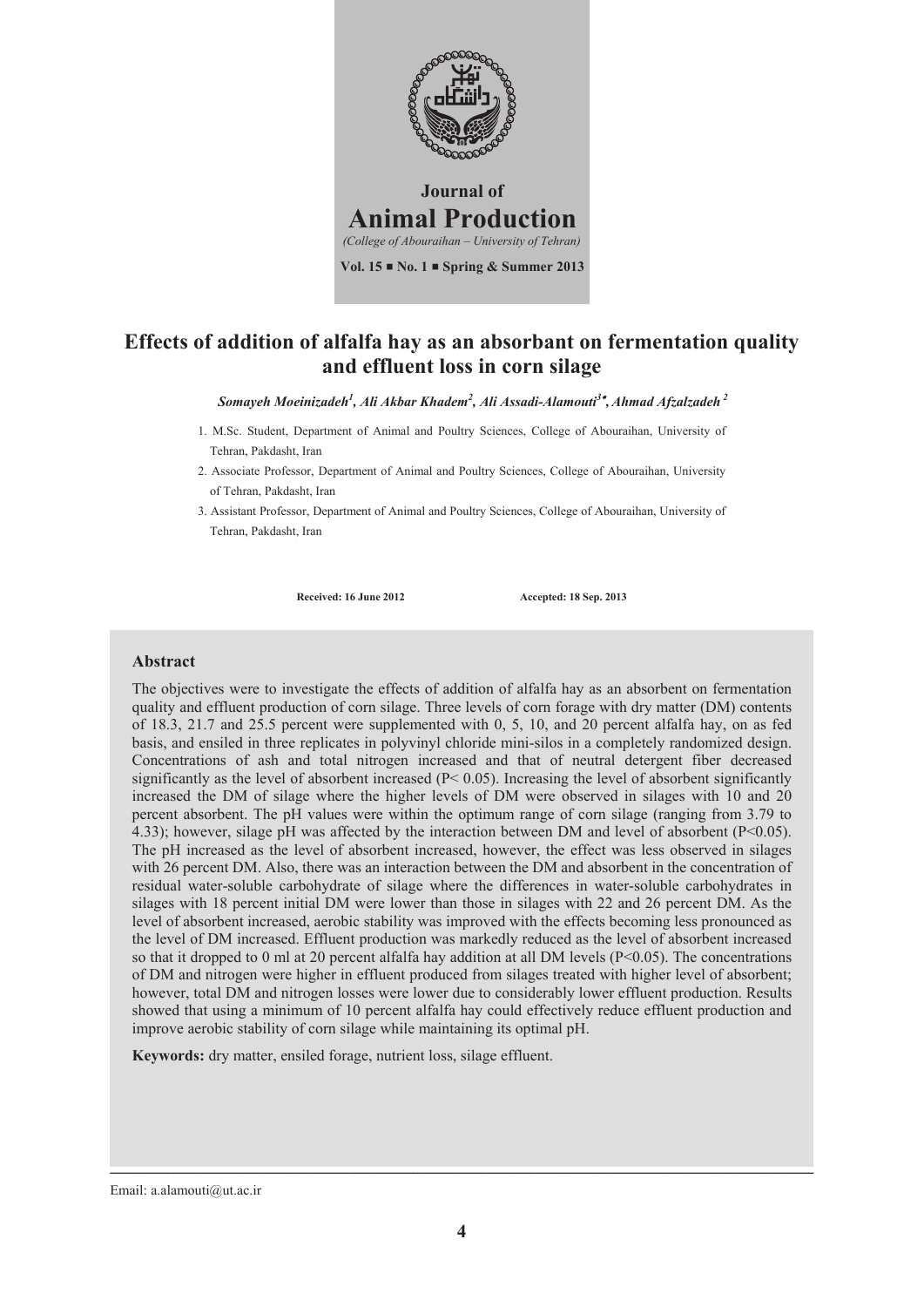

### **A comparison of milk somatic cell count between industrial and traditional dairy farms in Tehran province**

*Negin Jamali Emam Gheis1 , Ali Sadeghisefidmazgi<sup>2</sup> , Mohammad Mehdi Moeini<sup>3</sup>*

- 1. M.Sc. Student, Department of Animal Science, Faculty of Agriculture, Isfehan University of Technology, Isfehan, Iran
- 2. Assistant Professor, Department of Animal Science, Faculty of Agriculture, Isfehan University of Technology, Isfehan, Iran
- 3. Assistant Professor, Department of Animal Sciences, Faculty of Agriculture, University of Razi, Kermanshah, Iran

**Received: 22 May 2012 Accepted: 18 Sep. 2013**

#### **Abstract**

In this study, somatic cell counts (SCC) of milk were determined in six industrial and traditional dairy farms in Tehran province during different seasons. The prevalence of udder disorders and mastitis was estimated on the base of SCC as an indicator as well. In this research, industrial and traditional dairy farms during 9 months were studied by total 32620 SCC records. Milk samples were collected individually. Least square mean ( $\pm$ standard error) (n×1000 per ml) in industrial and traditional culture systems were 80.11 ( $\pm$ 12.60) and 234.57 ( $\pm$ 12.97), respectively. The SCC in traditional dairy farms was approximately 2.9 times higher than those of industrial ones  $(P<0.05)$ . The highest SCC was found in summer that was statistically different from spring and autumn (P<0.05). In industrial dairy farms, subclinical and clinical mastitis were estimated to 36.6 and 11.8%, respectively. The corresponding values for traditional ones were 59.6 and 34.7%, respectively. The results showed that if the SCC decreases by a half, mastitis disease incidence would be reduced up to 30-50 percent.

**Keywords:** dairy cattle farm, mastitis, milk somatic cell count, seasons.

Email: mmoeini@razi.ac.ir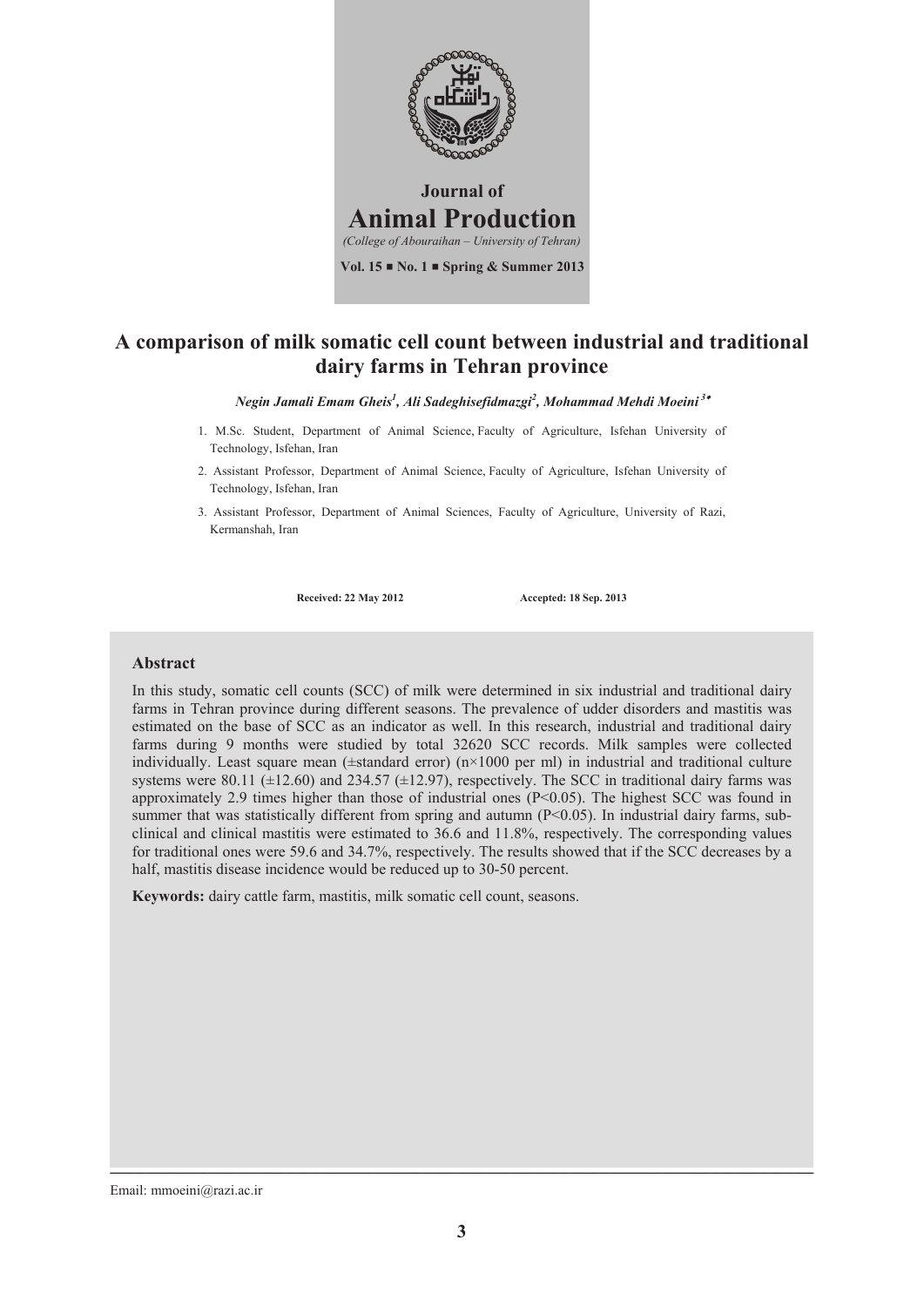

### **The Effect of different levels of copper and cichorium intybus on egg yolk cholesterol content and performance of laying hens**

*Mohammad Vahid Kimiaeitalab1 , Shahab Ghazi2 , Sara Mirzaie Goudarzi<sup>3</sup>*

- 1. Postgraduate of Master Science, Department of Animal Science, Faculty of Agriculture, Razi University, Kermanshah, Iran
- 2. Assistant Professor, Department of Animal Science, Faculty of Agriculture, Razi University, Kermanshah, Iran
- 3. Assistant professor, Department of Animal Science, Faculty of Agriculture, Bu-Ali Sina University, Hamedan, Iran

**Received: 23 Jan. 2013 Accepted: 18 Sep. 2013**

#### **Abstract**

This experiment was conducted to investigate the effects of various levels of *cichorium intybus* and copper on performance and egg yolk cholesterol. Total of 324 layer hens (Hy-Line W-36) were used in a randomized complete blocks with nine treatments, three replications of 12 birds in each from 38 to 50 weeks of age. Experimental diets include control, four levels of copper (150, 200, 250 and 300 mg/kg) and four levels of *cichorium intybus* (15, 20, 25 and 30 percent of diet). Different levels of c*ichorium intybus* and copper significantly decreased serum and yolk cholesterol than control. The level of 300 mg/kg copper significantly reduced serum and yolk cholesterol but significantly decreased egg weight, egg production and increased feed conversion ratio compared to control. Levels of 25 and 30 percent of *cichorium intybus* significantly decreased egg production than control treatment. Yolk color improved by different levels of *cichorium intybus* than control and copper levels*.* In conclusion, the best result for lower yolk cholesterol were achieved by those laying hens fed a diet with 150 mg/kg copper of diet or 15 percent of *cichorium intybus.*

**Keywords:** *cichorium intybus*, copper, laying hen, performance, yolk cholesterol.

Email: ghazi@razi.ac.ir, shahabghazi@yahoo.co.uk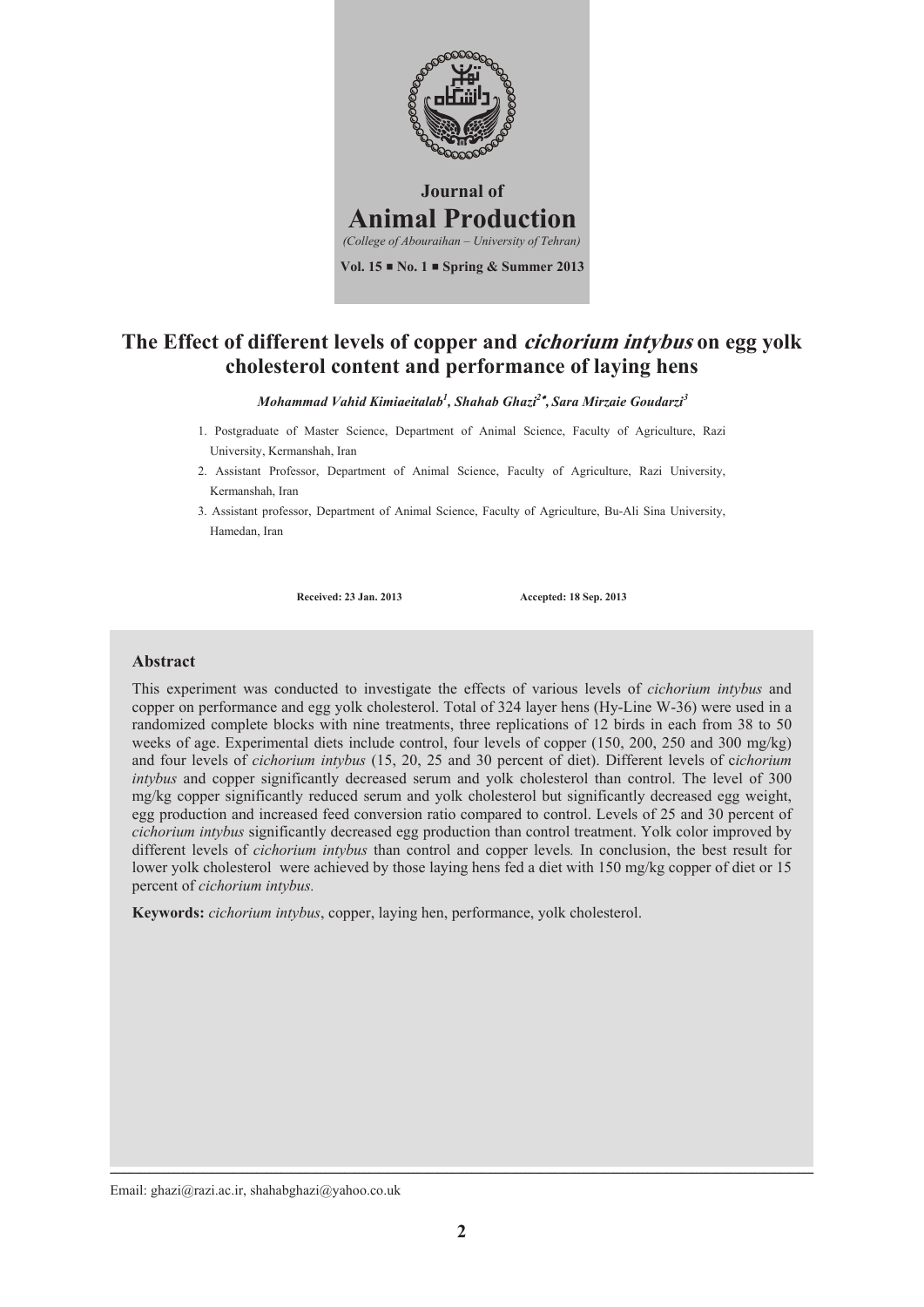

# **Determination of optimum levels of energy and protein in grower diet of Japanese quail (Coturnix coturnix Japonica)**

*Mohammad Yazarloo<sup>1</sup> , Seyed Davood Sharifi2 ,Farid Shariatmadari3 , Abdolreza Salehi2* 

- 1. M.Sc. Student, Department of Animal and Poultry Science, College of Aburaihan, University of Tehran, Pakdasht, Iran
- 2. Associate Professor, Department of Animal and Poultry Science, College of Aburaihan, University of Tehran, Pakdasht, Iran
- 3. Professor, Department of Animal Science, College of Agriculture, Tarbiat Modarres University, Tehran, Iran

**Received: 17 Oct. 2012 Accepted: 18 Sep. 2013**

#### **Abstract**

In order to determine the optimal levels of energy and protein in grower diet of Japanese quail, 360 day old Japanese quails were used in a  $3\times3$  factorial arrangement of dietary treatments that comprised three levels of metabolisable energy (2750, 2850, and 2950 Kcal/kg) and three levels of crude protein (24, 26 and 28 percent) with four replicates per treatment in a completely randomized design. Feed intake and body weight were measured weekly and feed conversion ratio was calculated. At 35 d of age, four birds (from both sexes) from each replicate were randomly selected and killed following blood sampling to evaluate carcass traits. The blood samples were assayed for the sera concentrations of growth hormone. Results indicated that birds fed on diets containing 2850 kcal/kg metabolisable energy and 26 percent protein had higher daily weight gain and better feed conversion ratio and carcass yield (P<0.05). The sera concentration of growth hormone was higher in birds fed on diet containing 2750 kcal/kg metabolisable energy (P<0.05). This study indicated that Japanese quails can grow faster and more efficiently on diet containing 2850 kcal/kg metabolisable energy and 26 percent protein. Therefore, the diet containing 2850 kcal/kg metabolisable energy and 26 percent protein could be recommended as dietary metabolisable energy and protein requirements for growing Japanese quails.

**Keywords:** energy, growth, Japanese quail, protein.

Email: sdsharifi@ut.ac.ir